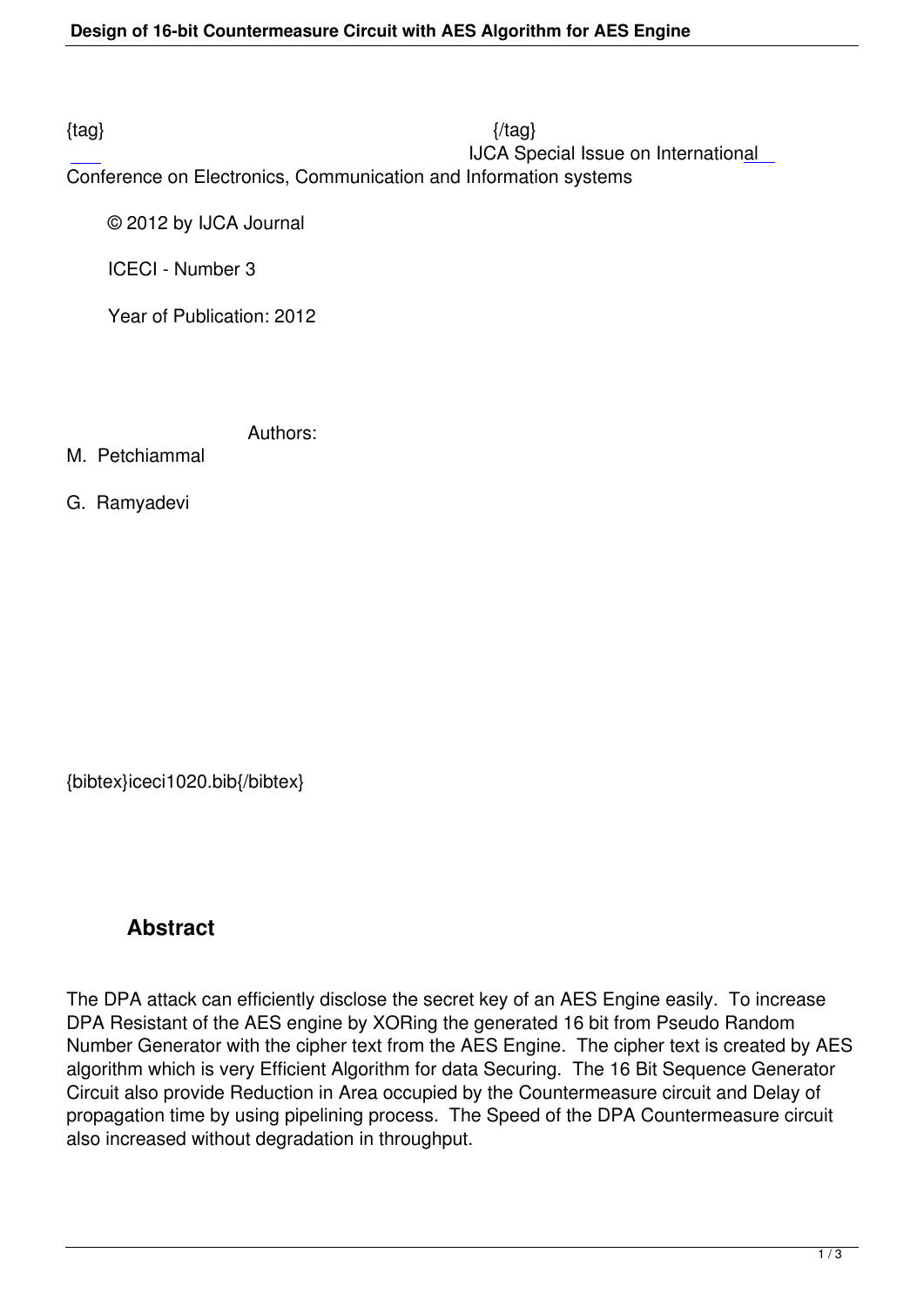## **Refer**

## **ences**

P. Kocher, J. Jaffe, and B. Jun, & quot; Differential power analysis, & quot; in Proc. 19th Annu. Int. Cryptology Conf. Adv. Cryptology, 1999, pp. 388–397.

D. Hwang, K. Tiri, A. Hodjat, B. -C. Lai, S. Yang, P. Schaumont, and I. Verbauwhede, " AES-based security coprocessor IC in 0. 18- ?m CMOS with resistance to differential power analysis side-channel attacks, & quot; IEEEJ. Solid-State Circuits, vol. 41, no. 4, pp. 781–792, Apr. 2006.

C. Tokunaga and D. Blaauw, & quot; Securing encryption systems with a switched capacitor current equalizer, & quot; IEEE J. Solid-State Circuits, vol. 45, no. 1, pp. 23-31, Jan. 2010.

M. -L. Akkar and C. Giraud, & quot; An implementation of DES and AES, secure against some attacks, & quot; in Proc. CHES, 2001, pp. 309-318.

D. Suzuki, M. Saeki, and T. Ichikawa, " Random switching logic: A countermeasure against DPA based on transition probability, & quot; Cryptology ePrint Archive, Rep. 2004/346, 2004. [Online]. Available:http://eprint. iacr. org

E. Oswald, S. Mangard, N. Pramstaller, and V. Rijmen, "A side-channel analysis resistant description of the AES S-Box, & quot; in Proc. 12th Int. Work-shop FSE, 2005, pp. 413–423.

E. Trichina, T. Korkishkoand, and K. H. Lee, " Small size, low power, side channel-immune AES synthesis results, & quot; in Proc. AES, vol. 3373, Lecture Notes in Computer Science, 2005, pp. 113–127.

 - Mohammad Musa, Edward Schaefer, and Stephen Wedig, A simpli?ed AES algorithm and its linear and di?erentialcryptanalyses, Cryptologia 27 (April 2003), no. 2, 148–177.

A. Lee, NIST Special Publication 800-21, Guideline for Implementing Cryptography in the Federal Government, National Institute of Standards and Technology, November 19

FIPS PUB 197, Advanced Encryption Standard (AES), National Institute of Standards and Technology, U. S. Department of Commerce, November 2001(http://csrc. nist. gov/ publications/?ps/?ps197/?ps-197. pdf).

Stalling, W., & auot; The Advanced Encryption Standard & quot;, Cryptologia, vol. 26, 2002, pp. 165-188.

**Index Terms** 

Computer Science Security

## **Keywords**

Differential Power Analysis (dpa) Ring Oscillators True Random Number Generator